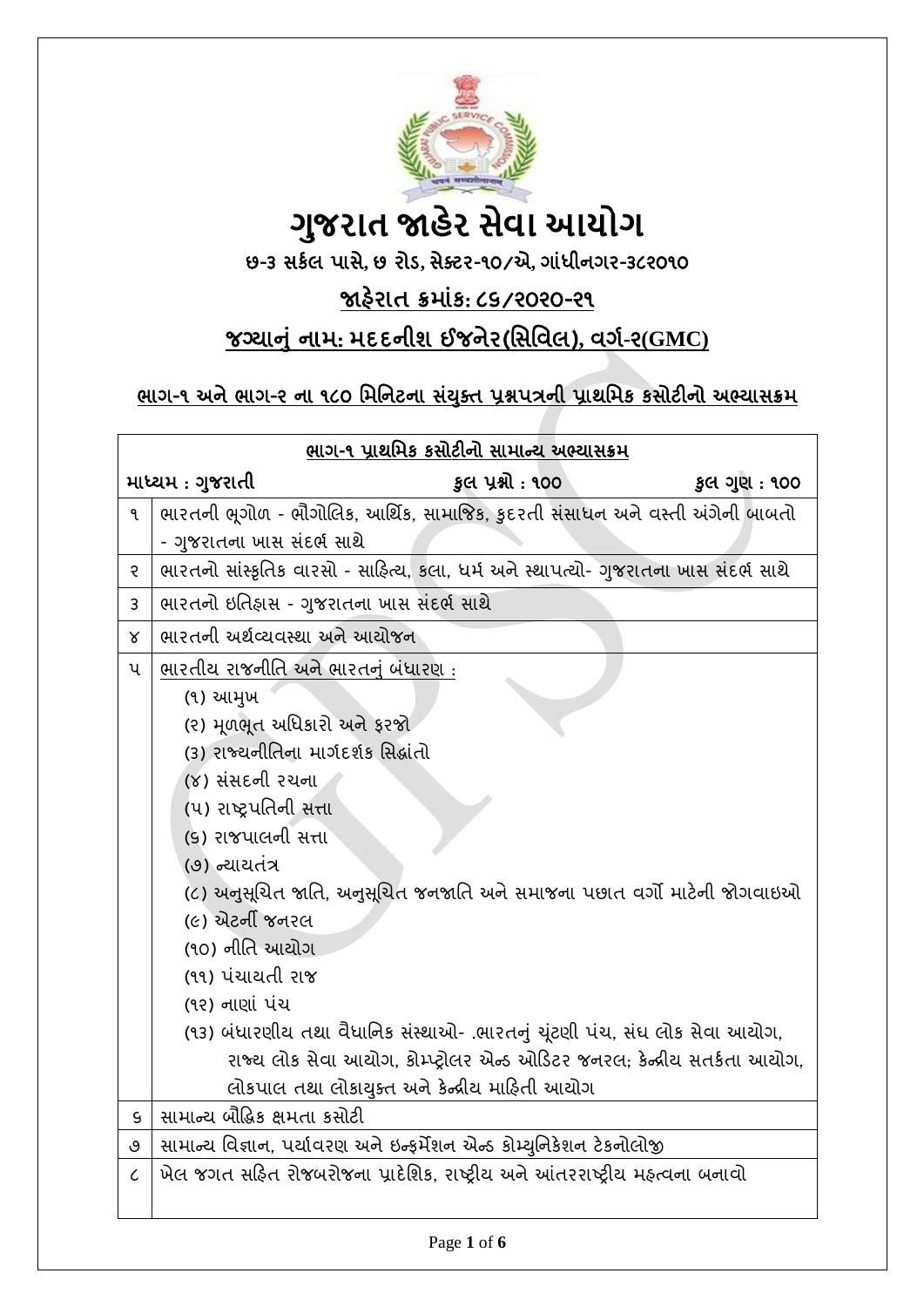# **Part-1 Syllabus of Preliminary Test Advt. No.**86**/2020-21**

## **Post: Assistant Engineer (Civil), Class-II, (GMC)**

|                | <b>Ouestions – 100</b><br><b>Total Marks-100</b><br>Medium: Gujarati        |  |  |  |  |
|----------------|-----------------------------------------------------------------------------|--|--|--|--|
| $\mathbf{1}$   | Geography of India-Physical, Economic, Social, Natural Resources and        |  |  |  |  |
|                | population related topics- with special reference to Gujarat                |  |  |  |  |
| $\overline{2}$ | Cultural heritage of India-Literature, Art, Religion and Architecture- with |  |  |  |  |
|                | special reference to Gujarat                                                |  |  |  |  |
| 3              | History of India with special reference to Gujarat                          |  |  |  |  |
| $\overline{4}$ | Indian Economy and Planning                                                 |  |  |  |  |
|                | Indian Polity and the Constitution of India:                                |  |  |  |  |
|                | 1. Preamble                                                                 |  |  |  |  |
|                | 2. Fundamental Rights and Fundamental Duties                                |  |  |  |  |
|                | 3. Directive Principles of State Policy                                     |  |  |  |  |
|                | 4. Composition of Parliament                                                |  |  |  |  |
|                | 5. Powers of the President of India                                         |  |  |  |  |
|                | 6. Powers of Governor                                                       |  |  |  |  |
|                | 7. Judiciary                                                                |  |  |  |  |
|                | 8. Provisions for Scheduled Castes, Scheduled Tribes and backward           |  |  |  |  |
| 5              | classes of the society                                                      |  |  |  |  |
|                | 9. Attorney General                                                         |  |  |  |  |
|                | 10.NITI Aayog                                                               |  |  |  |  |
|                | 11. Panchayati Raj Institutions                                             |  |  |  |  |
|                | 12. Finance Commission                                                      |  |  |  |  |
|                | 13. Constitutional and Statutory Bodies: Election Commission of India,      |  |  |  |  |
|                | Union Public Service Commission, State Public Service Commission,           |  |  |  |  |
|                | Comptroller and Auditor General; Central Vigilance Commission,              |  |  |  |  |
|                | Lokpal and Lokayukta, Central Information Commission                        |  |  |  |  |
| 6              | <b>General Mental Ability</b>                                               |  |  |  |  |
| $\overline{7}$ | Science, Environment and Information<br>$\&$<br>Communication<br>General    |  |  |  |  |
|                | Technology                                                                  |  |  |  |  |
| 8              | Daily events of Regional, National and International Importance including   |  |  |  |  |
|                | <b>Sports</b>                                                               |  |  |  |  |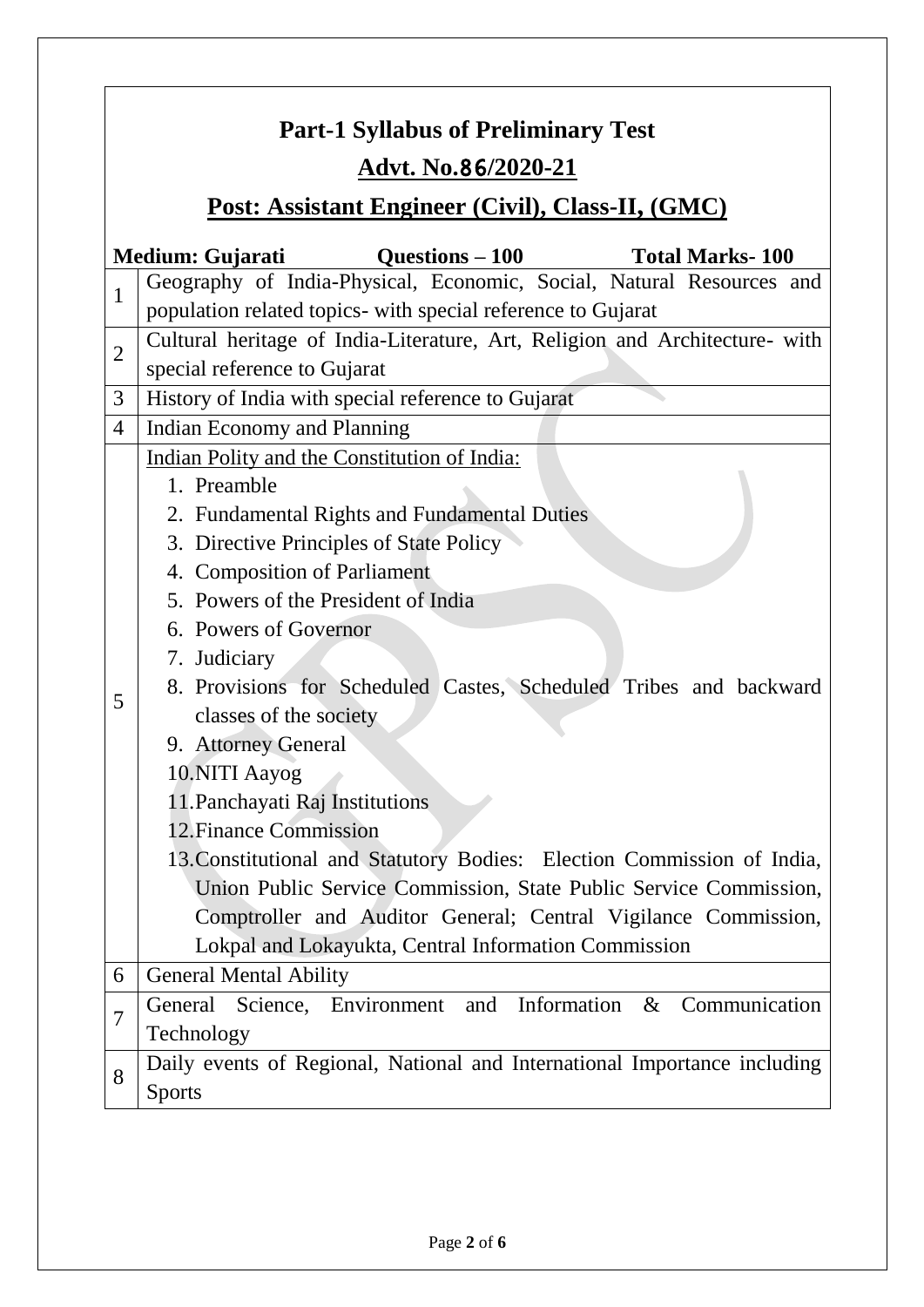# **Part-2 Syllabus of Concerned Subject for Preliminary Test**

### **Advt. No.86/2020-21**

#### **Post: Assistant Engineer(Civil), Class-II, (GMC)**

| Marks $-200$ | Questions $-200$ | <b>Medium - English</b> |
|--------------|------------------|-------------------------|
|--------------|------------------|-------------------------|

#### **1. Building Materials:**

Stone, Lime, Glass, Plastics, Steel, FRP, Ceramics, Aluminum, Fly Ash, Basic Admixtures, Timber, Bricks and Aggregates: Classification, properties and selection criteria; Cement: Types, Composition, Properties, Uses, Specifications and various Tests; Lime & Cement Mortars and Concrete: Properties and various Tests; Design of Concrete Mixes: Proportioning of aggregates and methods of mix design.

#### **2. Solid Mechanics:**

Elastic constants, Stress, plane stress, Strains, plane strain, Mohr's circle of stress and strain, Elastic theories of failure, Principal Stresses, Bending, Shear and Torsion.

#### **3. Structural Analysis:**

Basics of strength of materials, Types of stresses and strains, Bending moments and shear force, concept of bending and shear stresses; Analysis of determinate and indeterminate structures; Trusses, beams, plane frames; Rolling loads, Influence Lines, Unit load method & other methods; Free and Forced vibrations of single degree and multi degree freedom system; Suspended Cables; Concepts and use of Computer Aided Design.

#### **4. Design of Steel Structures:**

Principles of Working Stress methods, Design of tension and compression members, Design of beams and beam column connections, built-up sections, Girders, Industrial roofs, Principles of Ultimate load design.

#### **5. Design of Concrete and Masonry structures:**

Limit state design for bending, shear, axial compression and combined forces; Design of beams, Slabs, Lintels, Foundations, Retaining walls, Tanks, Staircases; Principles of pre- stressed concrete design including materials and methods;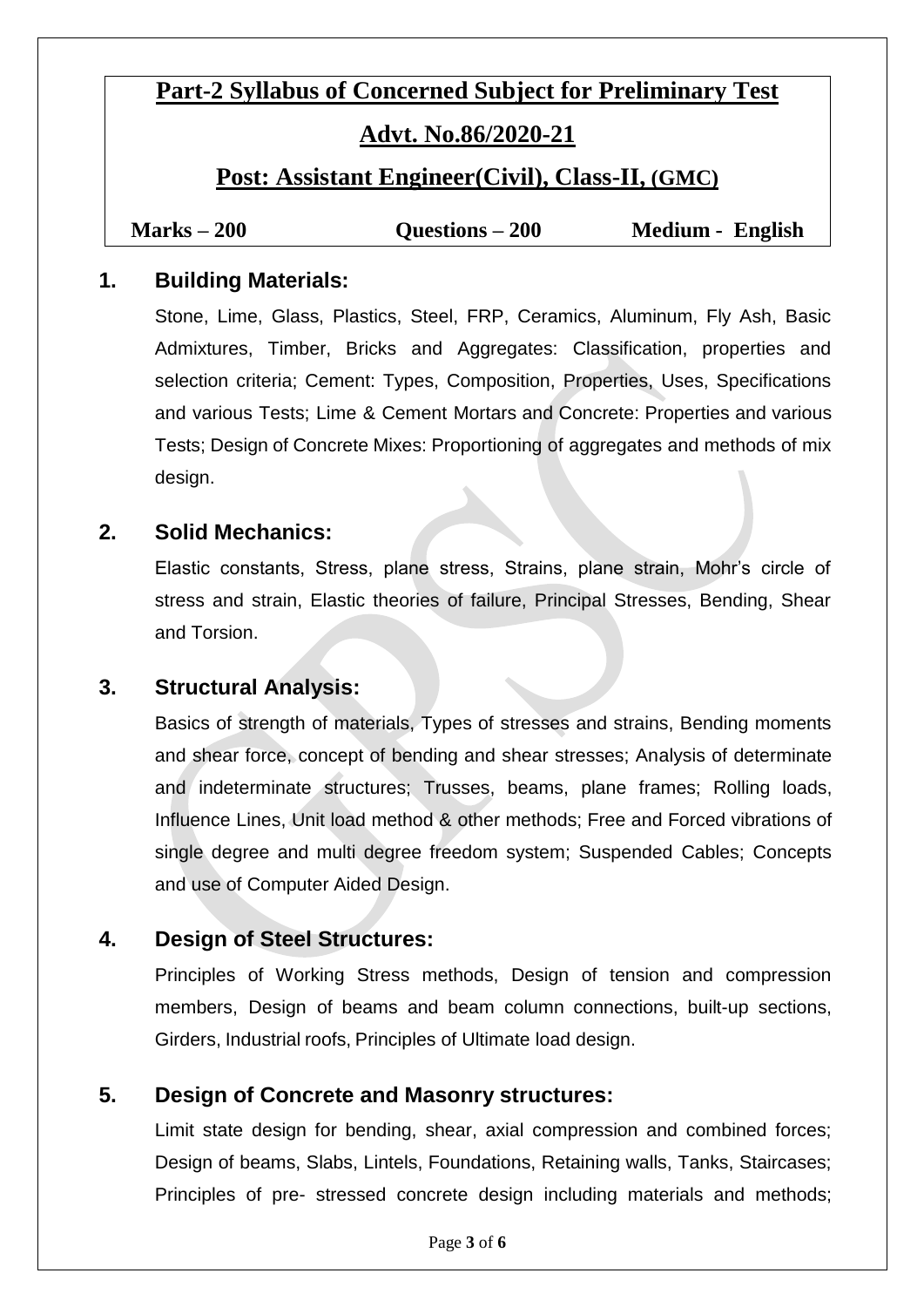Earthquake resistant design of structures; Design of Masonry Structure.

#### **6. Construction Practice, Planning and Management:**

Construction - Planning, Equipment, Site investigation and Management including Estimation with latest project management tools and network analysis for different Types of works; Analysis of Rates of various types of works; Tendering Process and Contract Management, Quality Control, Productivity, Operation Cost; Land acquisition; Labour safety and welfare.

#### **7. Building Construction:**

Brick and stone masonry walls, types of masonry, cavity walls, reinforced brickwork, building services, detailing of floors, roofs, ceilings, stairs, doors and windows, finishing, formwork, ground water control techniques , cofferdams, functional planning of building, orientations of buildings, low cost housings.

#### **8. Flow of Fluids, Hydraulic Machines and Hydro Power:**

#### **(a) Fluid Mechanics, Open Channel Flow, Pipe Flow:**

Fluid properties; Dimensional Analysis and Modeling; Fluid dynamics including flow kinematics and measurements; Flow net; Viscosity, Boundary layer and control, Drag, Lift, Principles in open channel flow, Flow controls. Hydraulic jump; Surges; Pipe networks.

## **(b) Hydraulic Machines and Hydro power:** Various pumps, Air vessels, Hydraulic turbines – types, classifications & performance parameters; Power house – classification and layout, storage,

### **9. Hydrology and Water Resources Engineering:**

pondage, control of supply.

Hydrological cycle, Ground water hydrology, Well hydrology and related data analysis; Streams and their gauging; River morphology; Flood, drought and their management; Capacity of Reservoirs.

Water Resources Engineering : Multipurpose uses of Water, River basins and their potential; Irrigation systems, water demand assessment; Resources storages and their yields; Water logging, canal and drainage design, Gravity dams, falls, weirs, Energy dissipaters, barrage Distribution works, Cross drainage works and head-works and their design; Concepts in canal design, construction & maintenance; River training, measurement and analysis of rainfall.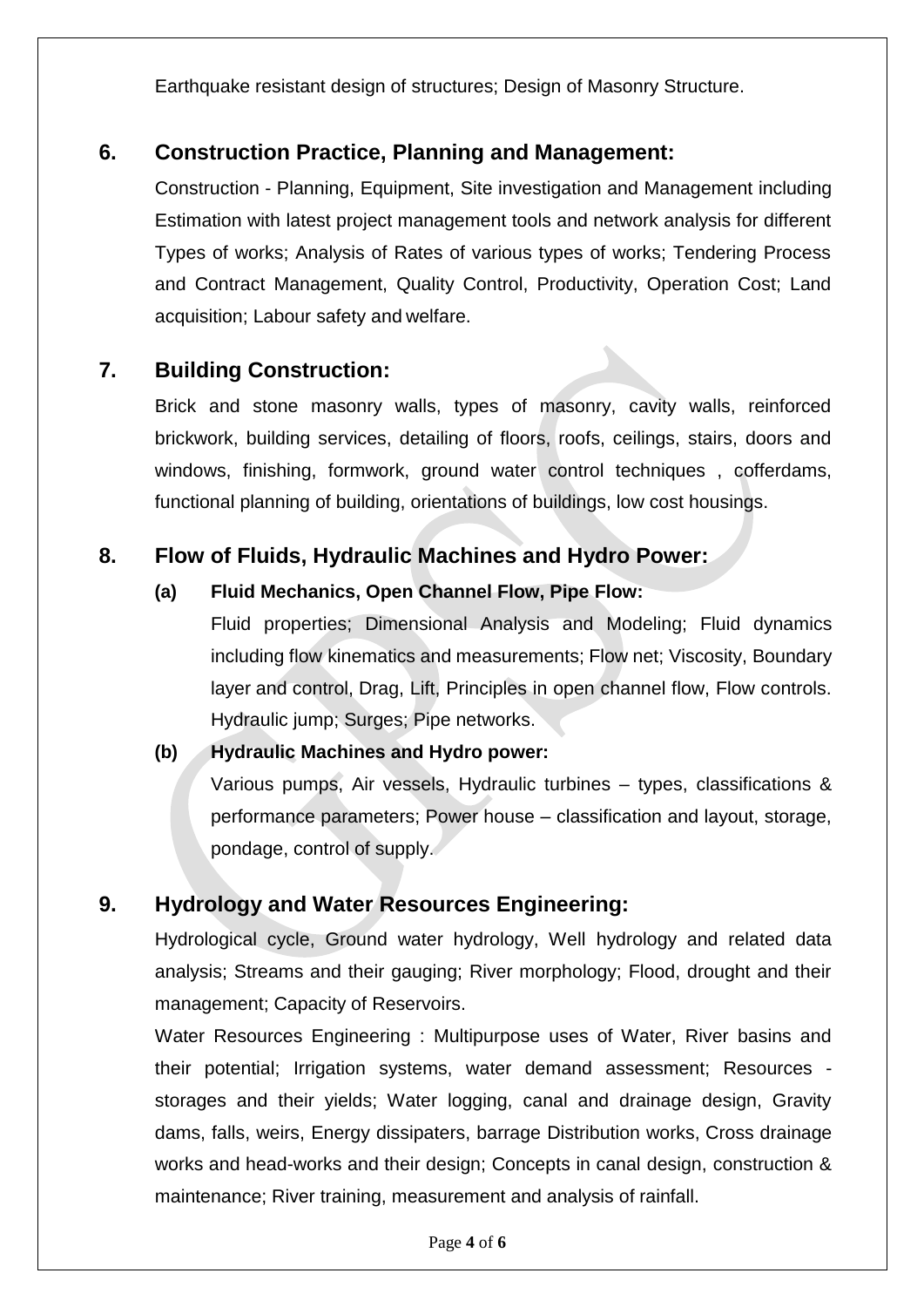#### **10. Environmental Engineering:**

#### **(a) Water Supply Engineering:**

Sources, Estimation, quality standards and testing of water and their treatment; Rural, Institutional and industrial water supply; Physical, chemical and biological characteristics and sources of water, Pollutants in water and its effects, Estimation of water demand; Drinking water Standards, Water Treatment Plants, Water distribution networks.

#### **(b) Waste Water Engineering:**

Planning & design of domestic waste water, sewage collection and disposal; Plumbing Systems. Components and layout of sewerage system; Planning & design of Domestic Waste-water disposal system; Sludge management including treatment, disposal and re-use of treated effluents; Industrial waste waters and Effluent Treatment Plants including institutional and industrial sewage management.

#### **(c) Solid Waste Management:**

Sources & classification of solid wastes along with planning & design of its management system; Disposal system, Beneficial aspects of wastes and Utilization by Civil Engineers.

**(d) Air, Noise pollution and Ecology:** Concepts & general methodology.

#### **11. Geo-technical Engineering and Foundation Engineering:**

#### **(a) Geo-technical Engineering:**

Soil exploration - planning & methods, Properties of soil, classification, various tests and interrelationships; Permeability & Seepage, Compressibility, consolidation and Shearing resistance, Earth pressure theories and stress distribution in soil; Properties and uses of geosynthetics.

#### **(b) Foundation Engineering:**

Types of foundations & selection criteria, bearing capacity, settlement analysis, design and testing of shallow & deep foundations; Slope stability analysis, earthen embankments, Dams and Earth retaining structures: types, analysis and design, Principles of ground modifications.